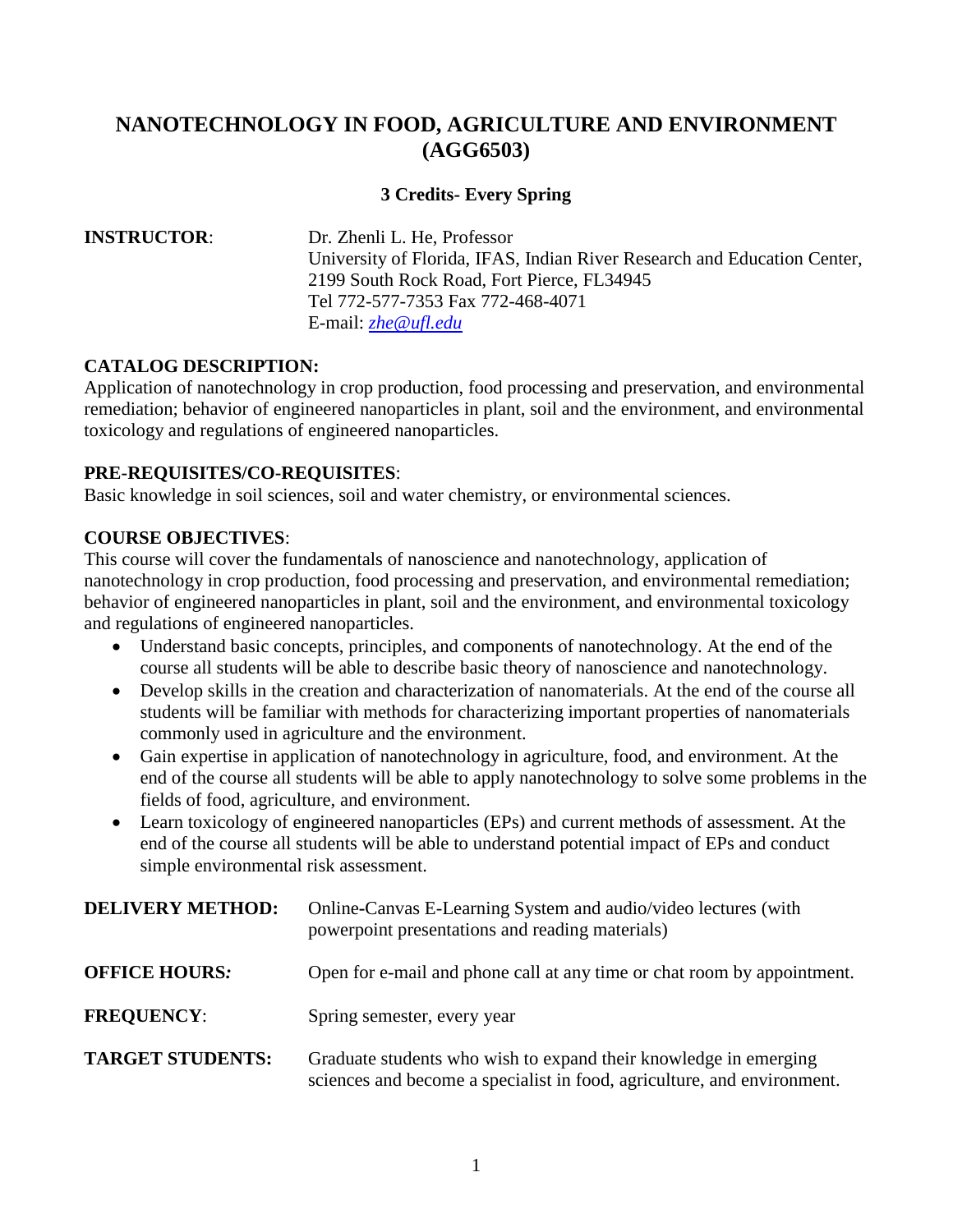| <b>CLASS ATTENDANCE:</b> Attendance of chat sessions is mandatory. There is 5% grade for chat |
|-----------------------------------------------------------------------------------------------|
| room participation.                                                                           |

| <b>CHAT ROOM SESSION:</b> Chat room session is scheduled 5-7 PM every Thursday except for public |
|--------------------------------------------------------------------------------------------------|
| holidays.                                                                                        |

| Homework/Quizzes:        | 30%   |
|--------------------------|-------|
| Chat room attendance     | 5%    |
| Mid-term Examination:    | 20%   |
| Review or research       |       |
| Paper / presentation     | 20%   |
| <b>Final Examination</b> | 25%   |
| Total                    | 100\% |
|                          |       |

There will be no make-up homework and exams. Late submission of assignments will result in reduced credit (10% per assignment) if it is not agreed upon in advance.

| A         | $94 - 100\%$ |
|-----------|--------------|
| A-        | $90 - 93\%$  |
| B+        | $87 - 89\%$  |
| B         | $83 - 86\%$  |
| B-        | $80 - 82%$   |
| $C+$      | $77 - 79%$   |
| $\subset$ | $73 - 76%$   |
| C-        | $70 - 72%$   |
| D+        | $67 - 69%$   |
| D         | $63 - 66\%$  |
| D-        | $60 - 62%$   |
| E         | < 60%        |
|           |              |

**ASSIGNMENTS/ EXAMS/PROJECTS**: Nanotechnology is one of the rapid development frontiers with application in many fields including food, agriculture /LECTURES and environment. This course involves new concepts, principles, application, and measurements. It is important that the students have a good understanding of the concepts and principles. Therefore, in addition to lectures, the students will be also provided with supplementary course materials to read and homework to do at the end of each chapter. The students are required to submit homework report timely in order to obtain scores. The midterm examination is designed to check the study progresses of each student so that some adjustment can be made based on student's performance. In this course, each student is required to conduct an independent nanotechnology project. For this project, students will select one of the nanotechnology application areas (food processing/preservation, agricultural production/nanofertilizers, soil and water quality, and environment-pollution control/toxicology, *etc*.), conduct a literature review based on journal articles, book chapters, and/or proceeding papers, discuss the characteristics of the concept/approach, its limitations, and benefits, submit a report, and present results of their independent study.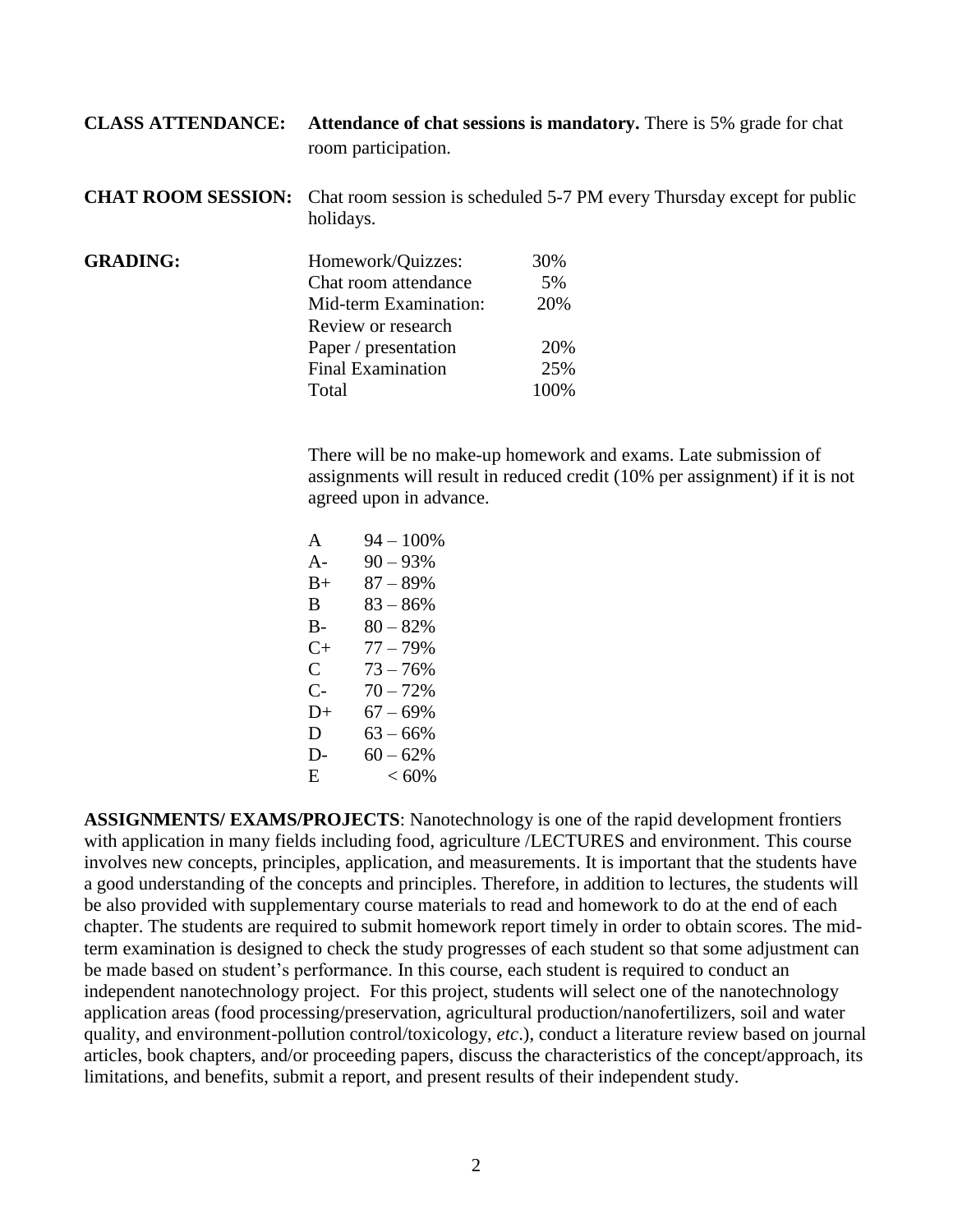#### **TEXTBOOK/REFERENCES:**

*No textbook is required.* Reference books, journal articles, and related information links are provided on course website and in disk. Some examples of general readings that support several topics are listed as follows:

#### **Reference Books**:

- Panpatte, D. G & Y. K. Jhala (Eds.). 2019. Nanotechnology for agriculture: advances for sustainable agriculture. Springer Nature, Singapore.
- Nils O. Petersen (ed). 2017. Foundations for nanoscience and nanotechnology. CRC Press, Taylor & Francis Group, Boca Raton, FL. USA.
- Sellers, K., C. Mackay, L. L. Bergeson, S. R. Clough, M. Hoyt, J. Chen, K. Henry, and J. Hamblen (eds.). 2009. Nanotechnology and the Environment. CRC Press, Boca Raton, FL.
- Wiesner, M. R. and J. Y. Bottero (ed). 2007. Environmental Nanotechnology: application and impacts of nanomaterials. The McGraw-Hill Co, New York.
- Poole Jr., C. A., and F. J. Owens (ed). 2003. Introduction to nanotechnology. John Wiley & Sons, Hoboken, NJ, ISBN 0-471-07935-9.

#### **Journal Articles:**

- 1. Xin, X., F. Zhao, J. Y. Rho, S. L. Goodrich, B. S. Sumerlin, and Z. L. He. 2020. Use of polymeric nanoparticles to improve seed germination and plant growth under copper stress. Science of the Total Environment 745: 141055.
- 2. Xin, X., J. D. Judy, B. B. Sumerlin, and Z. L. He. 2020. Nano-enabled agriculture: from nanoparticles to smart nanodelivery systems. Environ. Chem. https://doi.org/10.1071/EN19254.
- 3. Adisa I.O. et al. 2019. Recent advances in nano-enabled fertilizers and pesticides: a critical review of mechanisms of action. Environmental Science: Nano 6, 2002-2030.
- 4. Sarma G. K. et al. 2019. Nanomaterials as versatile adsorbents for heavy metal ions in water: a review. Environ. Sci. Pollut. Res. 26: 6245-6278.
- 5. Yang Q. et al. 2019. Uptake and Transformation of Silver Nanoparticles and ions by rice plants revealed by dual stable isotope tracing. Environ. Sci. & Technol. 53: 625-633.
- 6. Asadishad A. et al. 2018. Amendment of agricultural soil with metal nanoparticles: effects on soil enzyme activity and microbial composition. Environ. Sci. & Technol. 52: 1908-18.
- 7. Chen R. et al. 2018. Foliar application with nano-silicon reduced cadmium accumulation in grains by inhibiting cadmium translocation in rice plants. Environ. Sci. Pollut. Res. 25: 2361-68.
- 8. Cao Z. et al. 2018. The impact of cerium oxide nanoparticles on the physiology of soybean (*G. max L*.) under different soil moisture conditions. Environ. Sci. Pollut. Res. 25: 930-939.
- 9. Jiang L. et al. 2017. Adsorption of estrogen contmainants by graphene nanomaterials under antural organic matter preloading: comparison to carbon nanotube, biochar, and activated carbon. Environ. Sci. & Technol. 51: 6352-59.
- 10. Xu Y. et al. 2016. In situ immobilization of cadmium in soil by stabilized biochar-supported iron phosphate nanoparticles. Environ. Sci. Pollut. Res. 23: 19164-72.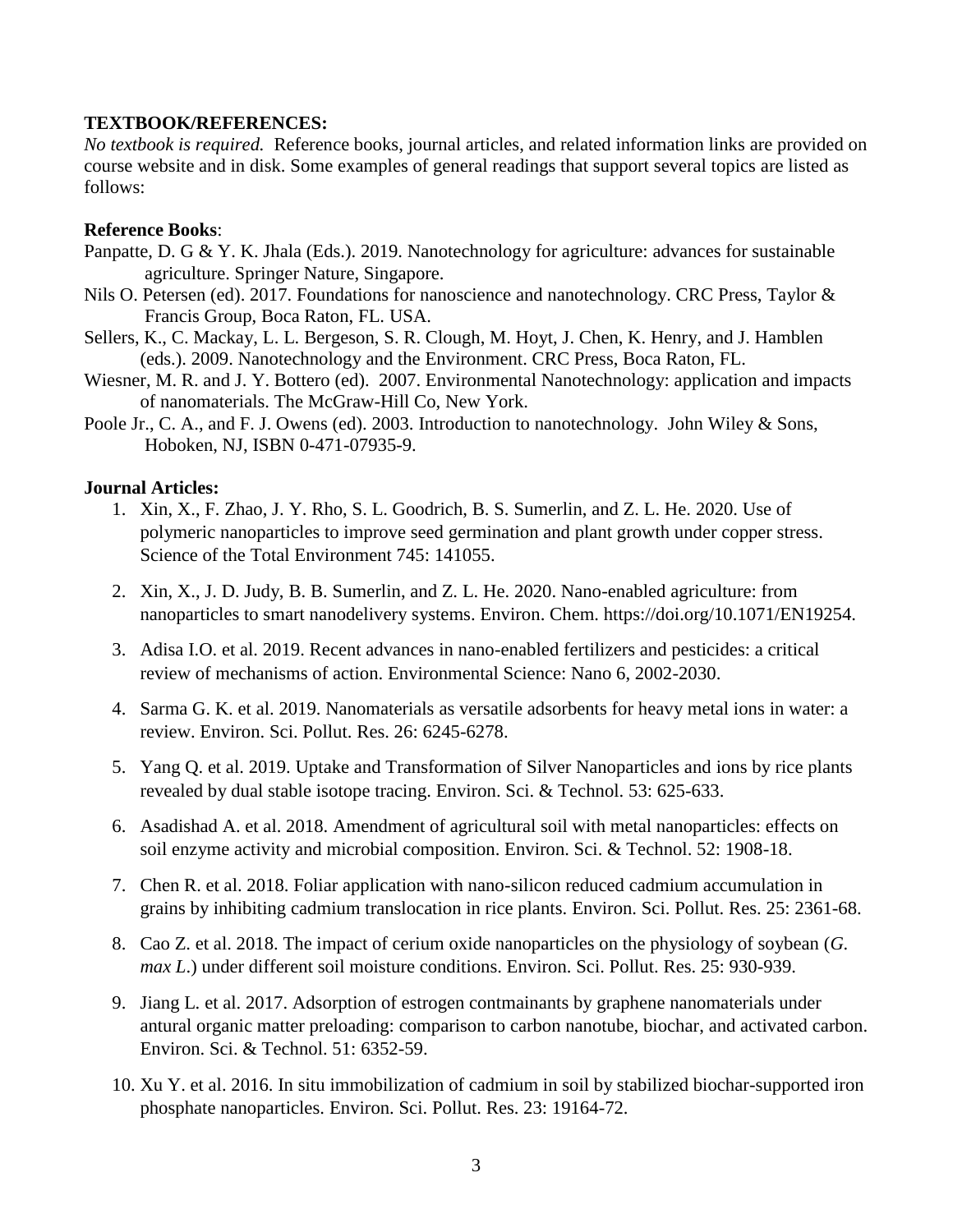- 11. Bakshi S. et al, 2015. Natural nanoparticles: implications for environment and human health. *Critical Reviews in Environmental Science and Technology* 45:861–904
- 12. Habuda-Stanic M. and M. Nujic. 2015. Arsenic removal by nanoparticles: a review. Environ. Sci. Pollut. Res. 22: 8094-8123.
- 13. Rico C. M. et al. 2015. Physiological and biochemical response of soil-grown barley (Hordeum vulgare L.) to cerium oxide nanoparticles. Environ Sci Pollut Res 22:10551–10558.
- 14. Sharma et al. 2015. Natural inorganic nanoparticles–formation, fate, and toxicity in the environment. Chemical Society Reviews 44: 8410-8423.
- 15. Kasaraneni V. R., L. A. Schifman, T. B. Boving, and V. Oyanedel-Craver. 2014. Enhancement of surface runoff quality using modified sorbents. *Sustainable Chem. & Eng*. 2: 1609-1615.
- 16. Sekhon, B. S. 2014. Nanotechnology in agri-food production: an overview. *Nanotechnology, Science and Applications* 7, 31.
- 17. Bergeson, L. L. 2013. Sustainable nanomaterials: emerging governance systems. ACS Sustainable Chemistry & Engineering 1: 724-730.
- 18. Hartland A. et al, 2013. The Environmental Significance of Natural Nanoparticles. *Nature Education Knowledge* 4(8):7
- 19. Gogos, A., Knauer, K., and Bucheli, T.D. 2012. Nanomaterials in plant protection and fertilization: current state, foreseen applications and research priorities. *J. Agric. Food Chem.* 60: 9871-9792.
- 20. Weir, A, P. Westerhoff, L. Fabricius, K. Hristovski and N. von Goetz. 2012. Titanium dioxide nanoparticles in food and personal care products. Environmental Science and Technology 46: 2242-2250.
- 21. Zhu et al. 2012. Effect of surface charge on the uptake and distribution of gold nanoparticles in four plant species. Environmental Science & Technology 46: 12391-12398.
- 22. Batley, G. E., J. K. Kirby, and M. J. McLaughlin. 2011. Fate and risks of nanomaterials in aquatic and terrestrial environments. Accounts of Chemical Research 46: 854-862.
- 23. Mousavi, S. R., & Rezaei, M. 2011. Nanotechnology in agriculture and food production. J Appl Environ Biol Sci, 1(10), 414-419.
- 24. Rico, C. M., S. Majumdar, M. Duarte-Gardea, J. R. Peralta-Videa, and J. L. Gardea-Teooresdey. 2011. Interaction of nanoparticles with edible plants and their possible implications in the food chain. Journal of Agricultural and Food Chemistry 59: 3485-3498.
- 25. Lin D et al. 2010. Fate and transport of engineered nanomaterials in the environment. Journal of Environmental Quality 39: 1896-1908.
- 26. Upadhyayula et al. 2009. Application of carbon nanotube technology for removal of contaminants in drinking water: a review. *Science of the Total Environment* 408: 1-13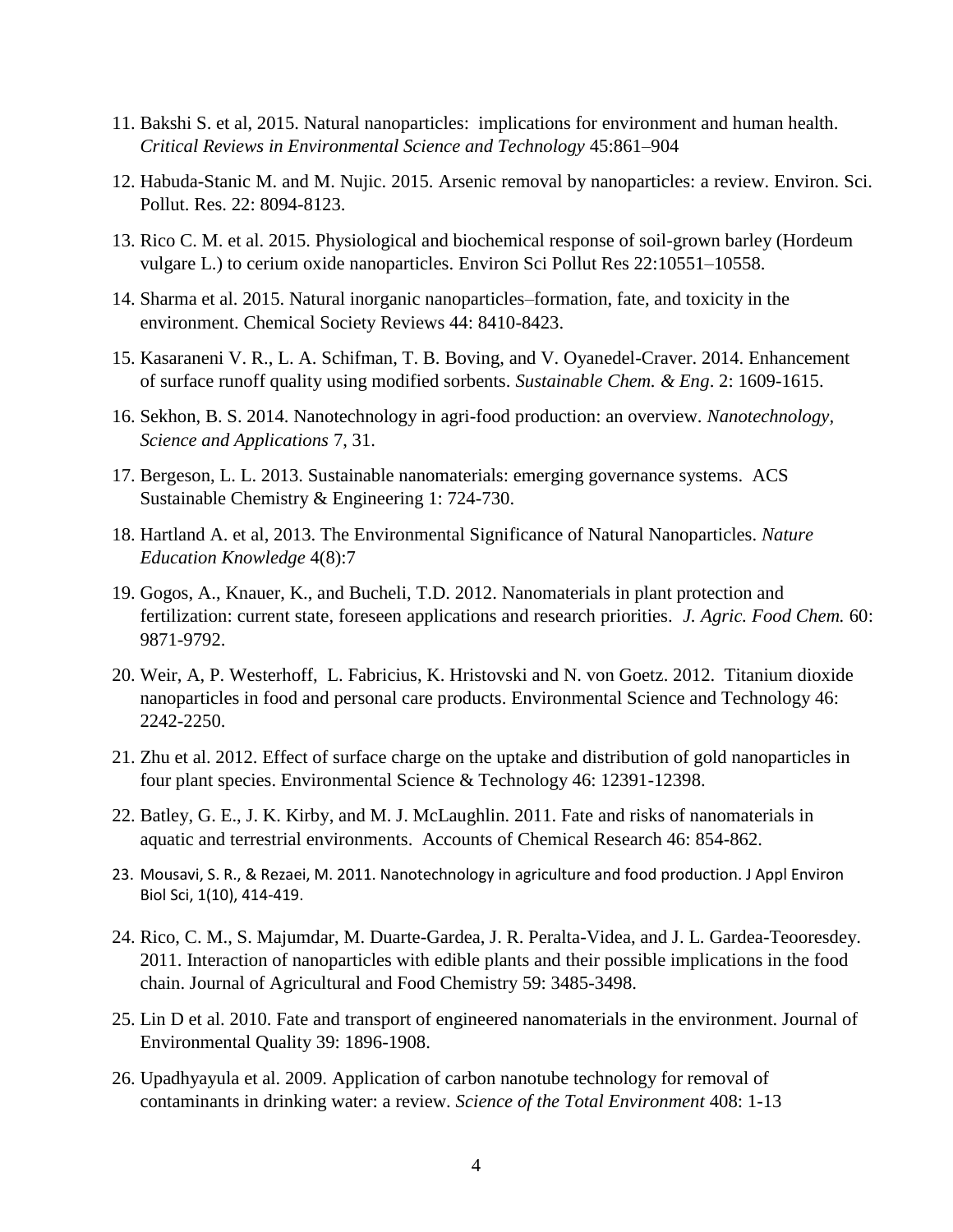- 27. Gonzalez-Melendi, P. et al. 2008. Nanoparticles as smart treatment-delivery systems in plants: assessment of different techniques of microscopy for their visualization in plant tissues. Annals of Botany 101: 187–195.
- 28. Klaine, S. J., Alvarez, P. J., Batley, G. E., Fernandes, T. F., Handy, R. D., Lyon, D. Y., & Lead, J. R. 2008. Nanomaterials in the environment: behavior, fate, bioavailability, and effects. *Environmental Toxicology and Chemistry* 27(9), 1825-1851.
- 29. TASCIOTTI, E. et al. 2008. Mesoporous silicon particles as a multistage delivery system for imaging and therapeutic applications. Nature nanotechnology 3: 151-157.
- 30. ASTM International, 2006. Designation: E 2456-06. Standard Terminology Relating to Nanotechnology.
- 31. Weiss J., P. Takhistov, and D. J. McClements. 2006. Functional materials in food nanotechnology. *J. Food Sci.* 71:R107-R116.
- 32. Wang, Z.L., Y. Liu, and Z. Zhang. (Ed.). 2002. Handbook of Nanophase and Nanostructured Materials: Synthesis/ Characterization / Materials Systems and Applications I/Materials Systems and Applications II. Springer Science & Business Media.
- 33. National Science and Technology Council, 2000. National Nanotechnology Initiative: Leading to the next industrial revolution. A report by the Interagency Working Group on Nanoscience, Engineering and Technology. Washington, D.C.

# **COURSE CHAPTERS**

Nanotechnology in Agriculture, Food and Environment

| <b>Module I</b>   | Basic concepts and principles of nanotechnology                                  |
|-------------------|----------------------------------------------------------------------------------|
| Chapter 1         | <b>Fundamentals of Nanoscience and Nanotechnology</b>                            |
| 2                 | Nanoscale Materials: Definition and Properties                                   |
| 3                 | Manufacturing and Characterization of Nanoparticles                              |
| 4                 | Natural Nanoparticles and Their Role in Soil and Water Quality                   |
| <b>Module II</b>  | <b>Nanotechnology Applications</b>                                               |
| C                 | Nanotechnology Application in Agriculture                                        |
| 6                 | Nanotechnology Application in Food Sciences                                      |
|                   | Nanotechnology Application in the Environment                                    |
| <b>Module III</b> | Behavior, environmental toxicology and regulations of nanoparticle               |
| 8                 | <b>Environmental Fate and Transport of Engineered Nanoparticles</b>              |
| 9                 | <b>Environmental Toxicology of Engineered Nanoparticles</b>                      |
| 10                | <b>Environmental Regulation of Engineered Nanomaterials</b>                      |
| <b>Module IV</b>  | <b>Smart nano-delivery systems</b>                                               |
|                   | Smart Nanoscale Systems for Targeted Delivery of Drugs, Nutrients and Pesticides |

#### **Teaching schedule\***

| Week | <b>Topics covered</b>                          | Lectures/reading      |
|------|------------------------------------------------|-----------------------|
|      |                                                | materials/assignments |
|      | Introduction/historic development and          | Lecture 1/Chapter 1   |
|      | fundamentals of nanoscience and nanotechnology | Reading materials     |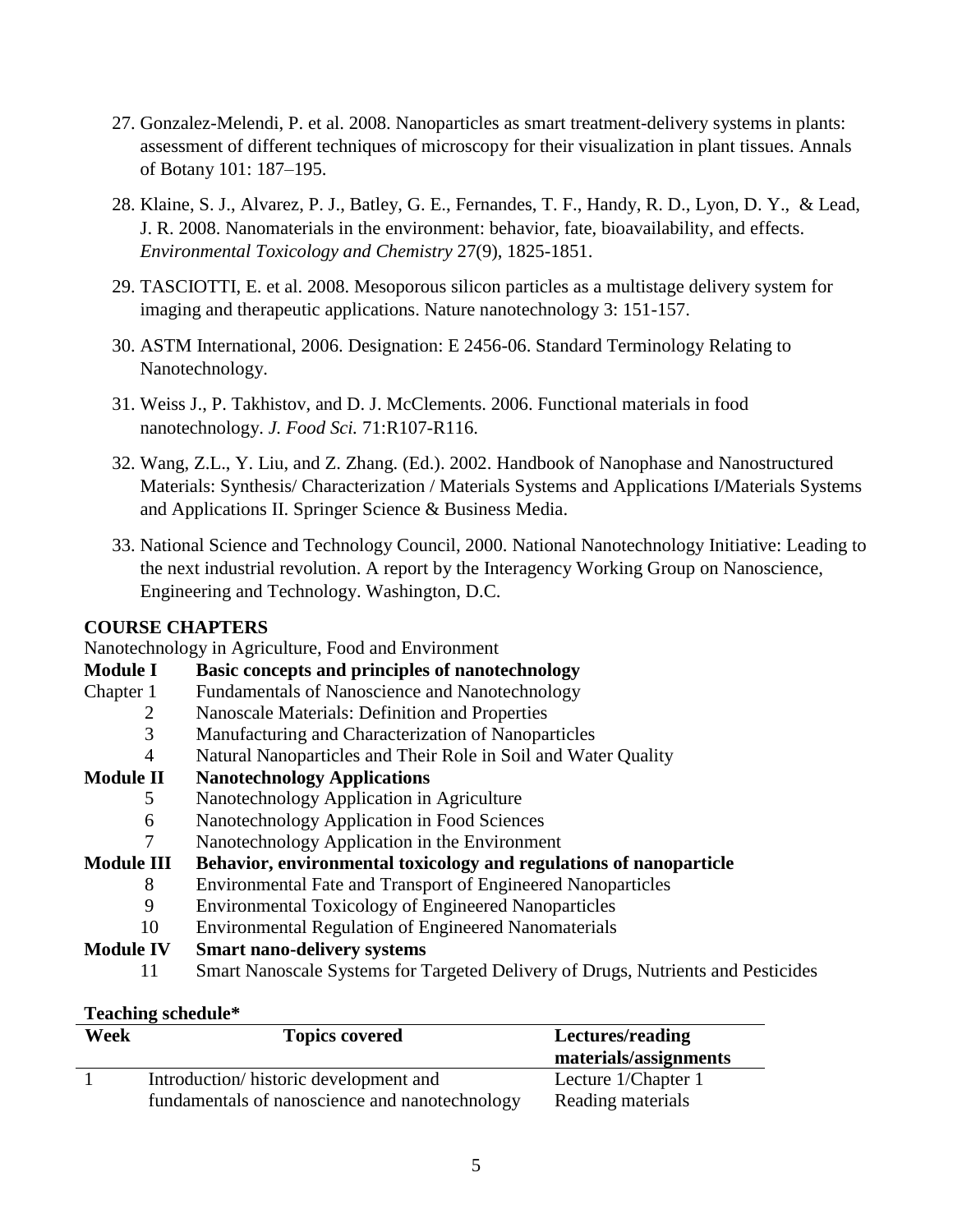|                                                                                                   | Assignment 1          |
|---------------------------------------------------------------------------------------------------|-----------------------|
| $\overline{2}$<br>Nanoscale materials: definition and properties                                  | Lecture 2/Chapter 2   |
|                                                                                                   | Reading materials     |
|                                                                                                   | Assignment 2          |
| 3<br>Manufacturing and characterization of                                                        | Lecture 3/Chapter 3   |
| nanoparticles                                                                                     | Reading materials     |
|                                                                                                   | Assignment 3          |
| Natural nanoparticles and their role in soil and<br>$\overline{4}$                                | Lecture 4/Chapter 4   |
| water quality                                                                                     | Reading materials     |
| Nanotechnology application in agriculture I & II<br>5                                             | Lectures 5/Chapters 5 |
|                                                                                                   | Reading materials     |
|                                                                                                   | Assignment 5          |
| Nanotechnology application in food sciences<br>6                                                  | Lecture 6/Chapter 6   |
|                                                                                                   | Reading materials     |
|                                                                                                   | Assignment 5          |
| 7                                                                                                 | Spring break          |
| 8<br>Nanotechnology application in the environment                                                | Lecture 7/Chapter 7   |
|                                                                                                   | Reading materials     |
|                                                                                                   | Assignment 6          |
| 9<br>Course review                                                                                | Mid-term exam         |
| 10<br>Environmental fate and transport of engineered                                              | Lecture 8/Chapter 8   |
| nanomaterials                                                                                     | Reading materials     |
|                                                                                                   | Assignment 7          |
| 11<br>Environmental toxicology of engineered                                                      | Lecture 9/Chapter 9   |
| nanoparticles                                                                                     | Reading materials     |
|                                                                                                   | Assignment 8          |
| 12<br>Environmental regulation of engineered                                                      | Lecture 10/Chapter 10 |
| nanomaterial                                                                                      | Reading materials     |
|                                                                                                   |                       |
| 13<br>Smart Nanoscale Systems for Targeted Delivery of                                            | Lecture 11/Chapter 11 |
| Drugs, Nutrients and Pesticides                                                                   | Reading materials     |
| $14 - 15$<br>Course review                                                                        |                       |
| 16<br>Final exam<br>a concern a constituto de entre a fundación<br>$\ast$ Detail for the local on |                       |

Dates for topics or exams are subject to change.

**GRADES AND GRADE POINTS**: For information on current UF policies for assigning grade points, see<https://catalog.ufl.edu/ugrad/current/regulations/info/grades.aspx>

**ABSENCES AND MAKE-UP WORK:** Requirements for class attendance and make-up exams, assignments and other work are consistent with university policies that can be found at: <https://catalog.ufl.edu/ugrad/current/regulations/info/attendance.aspx>

**ACADEMIC HONESTY:** As a student at the University of Florida, you have committed yourself to uphold the Honor Code, which includes the following pledge: "We, the members of the University of Florida community, pledge to hold ourselves and our peers to the highest standards of honesty and integrity." You are expected to exhibit behavior consistent with this commitment to the UF academic community, and on all work submitted for credit at the University of Florida, the following pledge is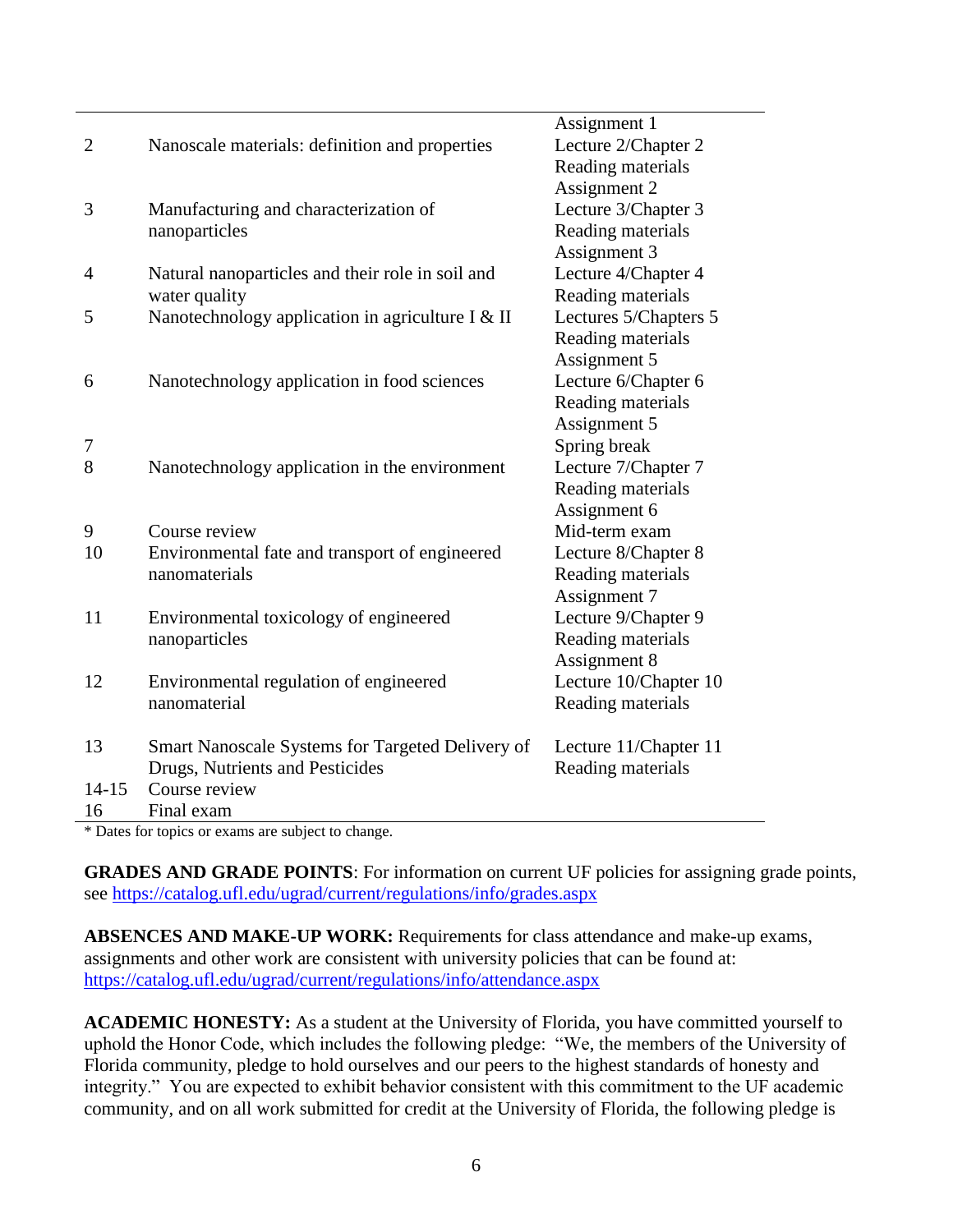either required or implied: "On my honor, I have neither given nor received unauthorized aid in doing this assignment."

 It is assumed that you will complete all work independently in each course unless the instructor provides explicit permission for you to collaborate on course tasks (e.g. assignments, papers, quizzes, exams). Furthermore, as part of your obligation to uphold the Honor Code, you should report any condition that facilitates academic misconduct to appropriate personnel. It is your individual responsibility to know and comply with all university policies and procedures regarding academic integrity and the Student Honor Code. Violations of the Honor Code at the University of Florida will not be tolerated. Violations will be reported to the Dean of Students Office for consideration of disciplinary action. For more information regarding the Student Honor Code, please see: http://www.dso.ufl.edu/sccr/process/student-conduct-honor-code.

**STUDENT RESPONSIBILITIES:** Students should report any condition that facilitates dishonesty to the instructor, department chair, college dean or Student Honor Court. More information about student responsibilities are available from the current University catalog, online at: [http://www.registrar.ufl.edu/catalog1011/policies/students.html.](http://www.registrar.ufl.edu/catalog1011/policies/students.html)

**SOFTWARE USE:** All faculty, staff, and students of the University of Florida are required and expected to obey the laws and legal agreements governing software use. Failure to do so can lead to monetary damages and/or criminal penalties for the individual violator. Because such violations are also against university policies and rules, disciplinary action will be taken as appropriate.

# **CAMPUS RESOURCES:**

# **Health and Wellness**

U Matter, We Care: If you or a friend is in distress, please contact umatter@ufl.edu or 352 392-1575 so that a team member can reach out to the student. Counseling and Wellness Center: [http://www.counseling.ufl.edu/cwc/Default.aspx,](http://www.counseling.ufl.edu/cwc/Default.aspx) 392-1575;

Sexual Assault Recovery Services (SARS) Student Health Care Center, 392-1161.

University Police Department, 392-1111 (or 9-1-1 for emergencies). <http://www.police.ufl.edu/>

#### **Academic Resources**

E-learning technical support, 352-392-4357 (select option 2) or e-mail to Learningsupport@ufl.edu. [https://lss.at.ufl.edu/help.shtml.](https://lss.at.ufl.edu/help.shtml)

Career Resource Center, Reitz Union, 392-1601. Career assistance and counseling. <http://www.crc.ufl.edu/>

Library Support,<http://cms.uflib.ufl.edu/ask>. Various ways to receive assistance with respect to using the libraries or finding resources.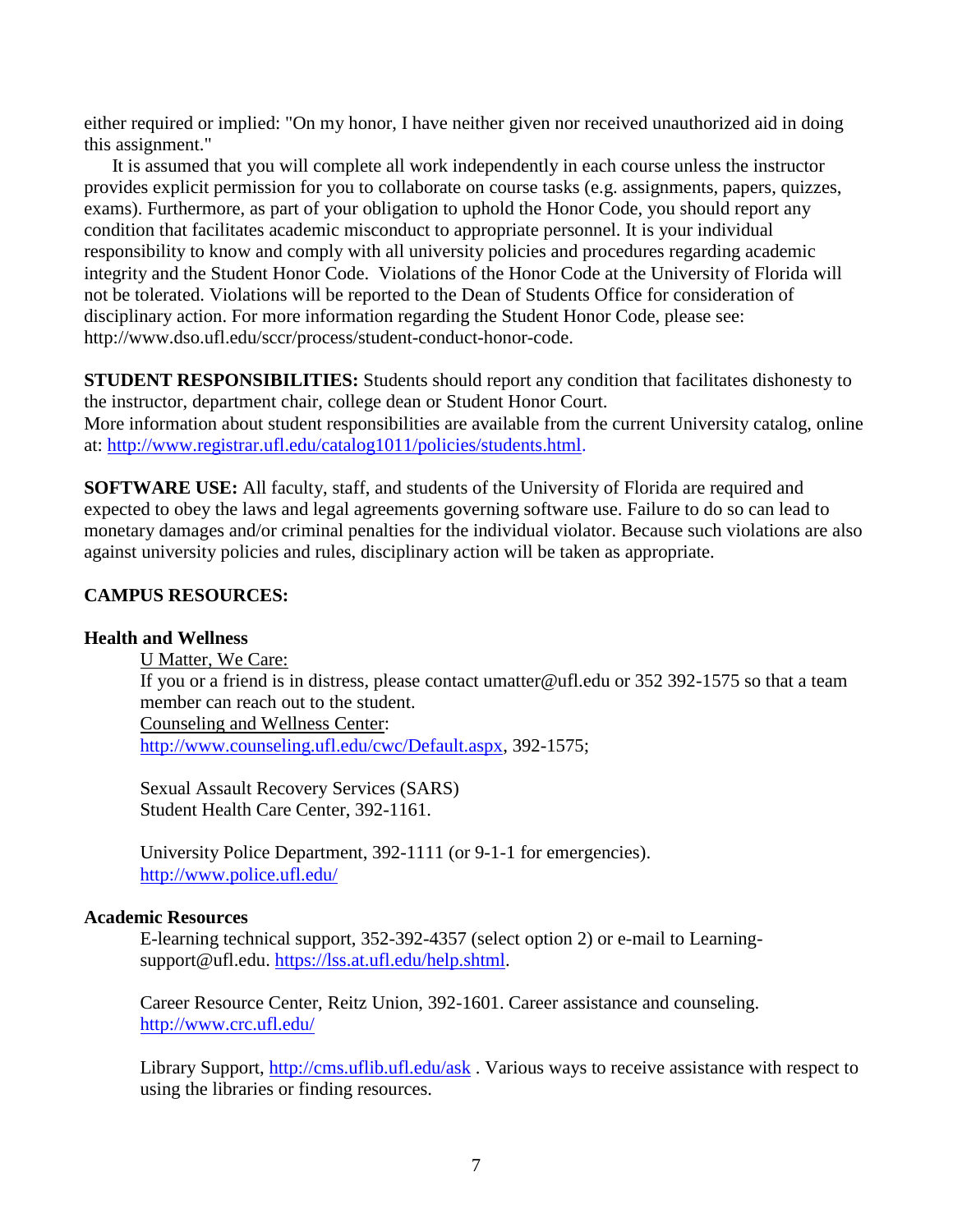Teaching Center, Broward Hall, 392-2010 or 392-6420. General study skills and tutoring. <http://teachingcenter.ufl.edu/>

Writing Studio, 302 Tigert Hall, 846-1138. Help brainstorming, formatting, and writing papers. <http://writing.ufl.edu/writing-studio/>

Student Complaints Campus: https://www.dso.ufl.edu/documents/UF\_Complaints\_policy.pdf On-Line Students Complaints:<http://www.distance.ufl.edu/student-complaint-process>

**STUDENTS WITH DISABILITIES:** The Disability Resource Center coordinates the needed accommodations of students with disabilities. This includes registering disabilities, recommending academic accommodations within the classroom, accessing special adaptive computer equipment, providing interpretation services and mediating faculty-student disability related issues. Students with disabilities requesting accommodations should first register with the Disability Resource Center (352- 392-8565, [www.dso.ufl.edu/drc/](http://www.dso.ufl.edu/drc/) ) by providing appropriate documentation. Once registered, students will receive an accommodation letter which must be presented to the instructor when requesting accommodation. Students with disabilities should follow this procedure as early as possible in the semester.

**ONLINE COURSE EVALUATION:** Students are expected to provide professional and respectful feedback on the quality of instruction in this course by completing course evaluations online via GatorEvals. Guidance on how to give feedback in a professional and respectful manner is available at [https://gatorevals.aa.ufl.edu/students/.](https://gatorevals.aa.ufl.edu/students/) Students will be notified when the evaluation period opens, and can complete evaluations through the email they receive from GatorEvals, in their Canvas course menu under GatorEvals, or via [https://ufl.bluera.com/ufl/.](https://ufl.bluera.com/ufl/) Summaries of course evaluation results are available to students at [https://gatorevals.aa.ufl.edu/public-results/.](https://gatorevals.aa.ufl.edu/public-results/)

**STUDENT COMPLAINTS:** Each online distance learning program has a process for, and will make every attempt to resolve, student complaints within its academic and administrative departments at the program level. See <http://distance.ufl.edu/student-complaints> for more details.

# **PRIVACY STATEMENT OF RECORDED MATERIALS**

Our class sessions may be audio visually recorded for students in the class to refer back and for enrolled students who are unable to attend live. Students who participate with their camera engaged or utilize a profile image are agreeing to have their video or image recorded. If you are unwilling to consent to have your profile or video image recorded, be sure to keep your camera off and do not use a profile image. Likewise, students who un-mute during class and participate orally are agreeing to have their voices recorded. If you are not willing to consent to have your voice recorded during class, you will need to keep your mute button activated and communicate exclusively using the "chat" feature, which allows students to type questions and comments live. The chat will not be recorded or shared. As in all courses, unauthorized recording and unauthorized sharing of recorded materials is prohibited.